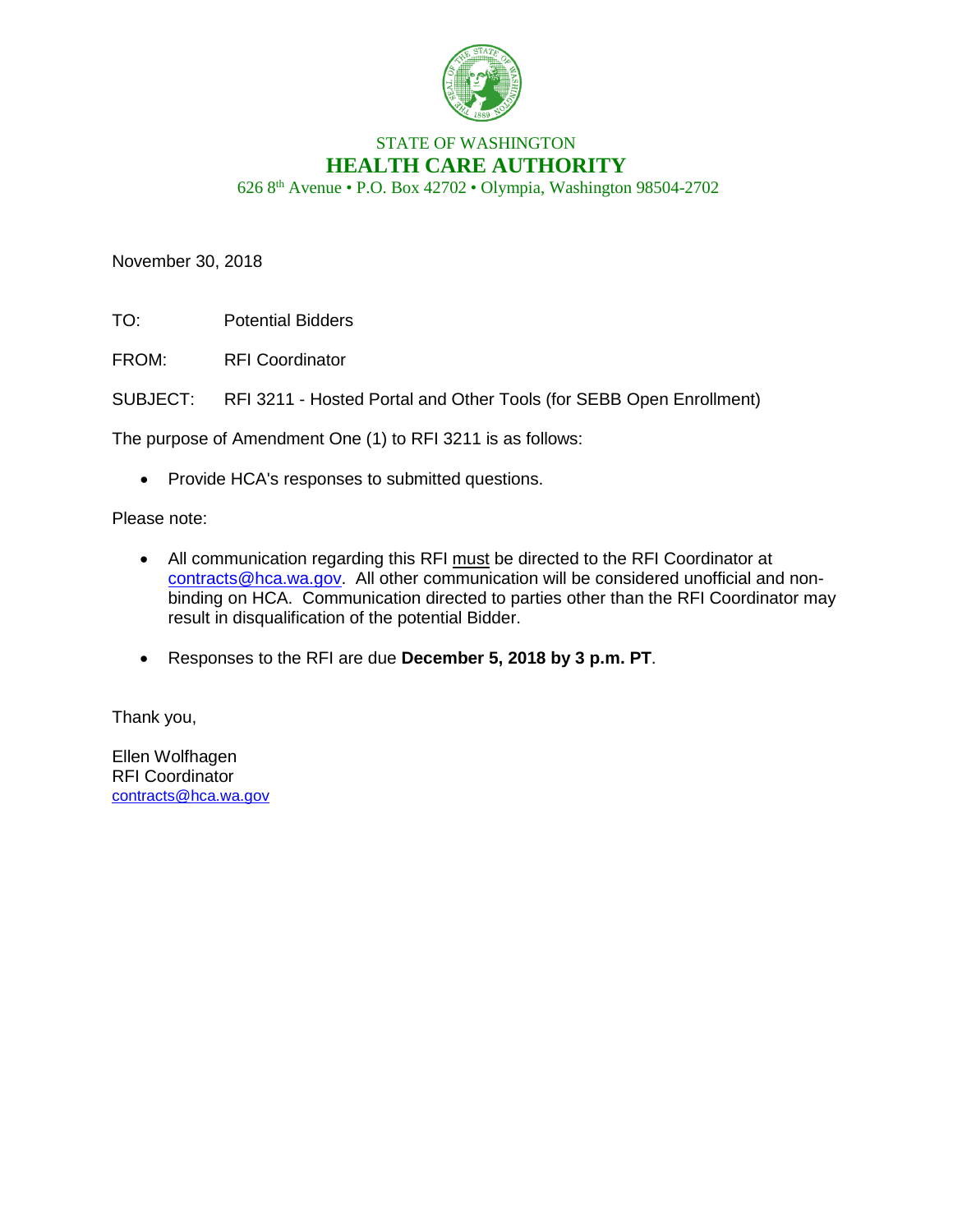## **Amendment # 1**

## **RFI # 3211 - Hosted Portal and Other Tools (for SEBB Open Enrollment)**

| #            | <b>Section</b> | <b>Bidder Questions</b>                                                                                                   | <b>HCA Answers</b>                                                                                                                                                                                                                                                                                                                                                     |
|--------------|----------------|---------------------------------------------------------------------------------------------------------------------------|------------------------------------------------------------------------------------------------------------------------------------------------------------------------------------------------------------------------------------------------------------------------------------------------------------------------------------------------------------------------|
| $\mathbf{1}$ | N/A            | Is the government intending to procure a COTS solution for this, or<br>is the government open to a custom-built solution? | HCA would be open to either a COTS solution or a custom-built<br>solution, so long as the product and time requirements are met.                                                                                                                                                                                                                                       |
| $\mathbf{2}$ | 2.1            | Is the winning vendor expected to provide a solution for all three<br>products listed on page 4 of the RFI?               | No, HCA would like to hear from vendors who can supply any (or all)<br>of the products described.                                                                                                                                                                                                                                                                      |
| 3            | $\overline{2}$ | Can companies from outside USA apply for this (e.g., India or<br>Canada)?                                                 | While there is no requirement that companies be located in the<br>USA, there is a requirement that the winning Bidder of any eventual<br>RFP be registered to do business and pay taxes within Washington<br>State.                                                                                                                                                    |
| 4            | $\overline{2}$ | Will there be a need for in-person meetings?                                                                              | Yes, there will likely need to be at least 2 in-person meetings (a<br>demonstration of the proposed solution(s) and a kick-off meeting to<br>initiate the project).                                                                                                                                                                                                    |
| 5            | $\overline{2}$ | Can tasks (related to the RFP) be performed outside USA (like India<br>or Canada)?                                        | While some tasks might be performed outside the USA, the<br>timeliness of responses to platform issues is crucial to its success<br>and therefore a priority.                                                                                                                                                                                                          |
| 6            | 4.3            | Can we submit the proposals via email?                                                                                    | Yes, please see Section 4.3 Response Format.                                                                                                                                                                                                                                                                                                                           |
| 7            | 2.1            | Does HCA desire separate solutions for the three products? (see #2<br>above)                                              | HCA would like to hear from vendors who can supply any (or all) of<br>the products described.                                                                                                                                                                                                                                                                          |
| 8            | 2.1            | If so, would they be procured separately?                                                                                 | Depending on the outcome of the RFI, it is possible that one or more<br><b>RFPs would result.</b>                                                                                                                                                                                                                                                                      |
| 9            | N/A            | Does HCA have funding allocated for this effort?                                                                          | There may be funds within the current fiscal year to begin the<br>requested work. A more targeted Decision Package for funding has<br>been requested for the upcoming 2019-2021 biennium. Funding of<br>this request will not be finalized until the end of the 2019 legislative<br>session, and any awarded contract(s) will be contingent on<br>legislative funding. |
| 10           | N/A            | If so, what source and which fiscal year?                                                                                 | See question 9 above.                                                                                                                                                                                                                                                                                                                                                  |
| 11           | N/A            | Who is the internal project manager/technical contact for this<br>effort?                                                 | Personnel have not been identified yet for this effort.                                                                                                                                                                                                                                                                                                                |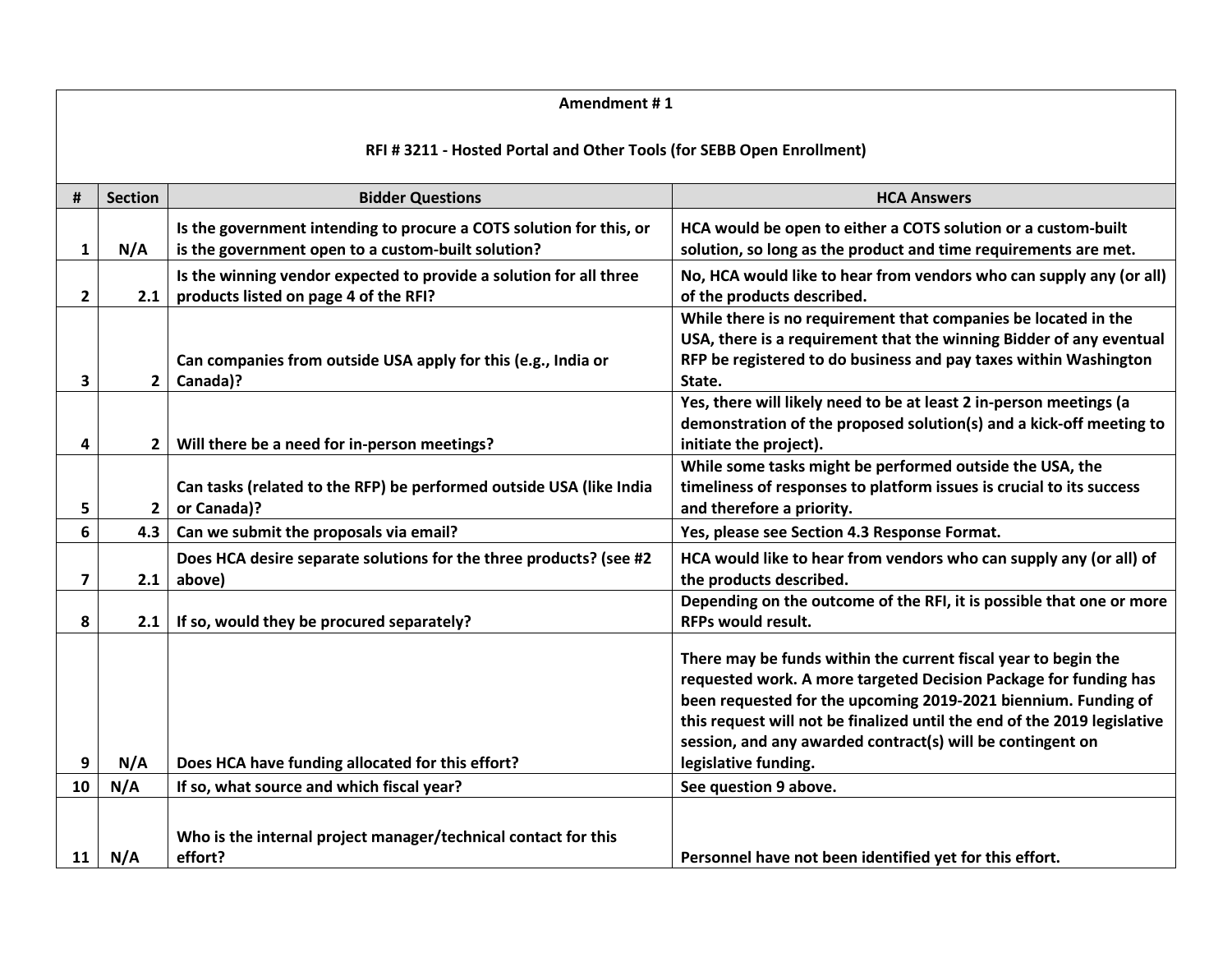| #        | <b>Section</b>                | <b>Bidder Questions</b>                                                                                                              | <b>HCA Answers</b>                                                                                                                       |
|----------|-------------------------------|--------------------------------------------------------------------------------------------------------------------------------------|------------------------------------------------------------------------------------------------------------------------------------------|
|          |                               |                                                                                                                                      | The solution(s) must be implemented by August 1, 2019, which is<br>when train-the-trainer exercises will take place. Further refinements |
|          |                               |                                                                                                                                      | to the solution(s) can continue until Open Enrollment for the SEBB                                                                       |
| 12       | 2.1                           | When does HCA desire each solution to be implemented?                                                                                | population, which begins on October 1, 2019.                                                                                             |
|          |                               | Does HCA already have any contracted vendors for an online                                                                           | There are currently no contracted vendors for either an online                                                                           |
| 13       | N/A                           | benefits information/decision support tool?                                                                                          | benefits information or decision support tool.                                                                                           |
| 14       | N/A                           | Does HCA have any idea about when a potential RFP would be<br>expected if the state decides to move forward?                         | The expectation is to release the RFP(s) on December 18, 2018.                                                                           |
|          |                               | Does WA State wish to continue live, sponsored, in-person health                                                                     | There will be a limited number of live, in-person health fairs. The                                                                      |
| 15       | N/A                           | fairs? If yes, would the RFI respondents be responsible for producing<br>these live events?                                          | HCA is seeking an alternative to in-person benefit fairs to<br>supplement those live efforts. (See Section 2 of the RFI).                |
|          |                               |                                                                                                                                      | For the benefits fair alternative: Yes. For the online decision-support                                                                  |
|          |                               |                                                                                                                                      | tool: Yes. We're looking for a solution that can be used not only at                                                                     |
|          |                               | Does HCA envision a solution that is able to meet future SEBB                                                                        | open enrollment, but throughout the year as newly eligible                                                                               |
| 16       | 2 <sup>1</sup>                | program years? How many years?                                                                                                       | employees enroll in SEBB benefits.                                                                                                       |
|          |                               |                                                                                                                                      | Drupal is the content management system for HCA's website; the                                                                           |
|          |                               | What Content Management System is used for hca.wa.gov? Would                                                                         | tools under this RFI would not necessarily have to use Drupal, as we                                                                     |
| 17<br>18 | 2 <sup>1</sup><br>$2^{\circ}$ | this be the same for the tool(s) under this RFI?                                                                                     | are seeking a hosted solution.                                                                                                           |
|          |                               | Which databases does the current system use? SQL? Others?                                                                            | Irrelevant to this RFI; see question 17 above.                                                                                           |
| 19       | $2^{\circ}$                   | When might this project be funded? Assuming Fall 2019/September-<br><b>October or sooner Go Live?</b>                                | See question 12 above.                                                                                                                   |
|          |                               |                                                                                                                                      |                                                                                                                                          |
|          |                               | After the 7-week go live, does HCA envision keeping the online<br>decision support tool live? Is it envisioned the same tool will be | See question 16 for answer to first question. If legislative funding<br>allows, we anticipate using this tool for future open enrollment |
| 20       | 2 <sub>1</sub>                | used for the 2020-2021 enrollment period?                                                                                            | periods as well.                                                                                                                         |
|          |                               | To give some idea of what "cost effective" means to PEBB Program                                                                     |                                                                                                                                          |
|          |                               | and as a basis of comparison, what is the current cost budget for 25                                                                 | This would not be a reasonable comparison as there are other                                                                             |
| 21       | 2.1                           | benefit fairs and registration events?                                                                                               | factors that determine location and extent of live benefit fairs.                                                                        |
| 22       | 2 <sup>1</sup>                | What considerations are being made for employees who do not<br>have access to internet, web portals or smart devices?                | Please see Section 2 of the RFI, paragraph 2, which indicates the<br>need for ADA-compliant alternatives.                                |
|          |                               |                                                                                                                                      |                                                                                                                                          |
|          |                               |                                                                                                                                      | Yes. Our goal is to educate eligible employees about the SEBB<br>benefits so they take action during open enrollment in 2019, and        |
| 23       | 2.1                           | Would enrollment and education be a target of this RFI?                                                                              | enroll in the best plans for them and their families.                                                                                    |
| #        | <b>Section</b>                | <b>Bidder Questions</b>                                                                                                              | <b>HCA Answers</b>                                                                                                                       |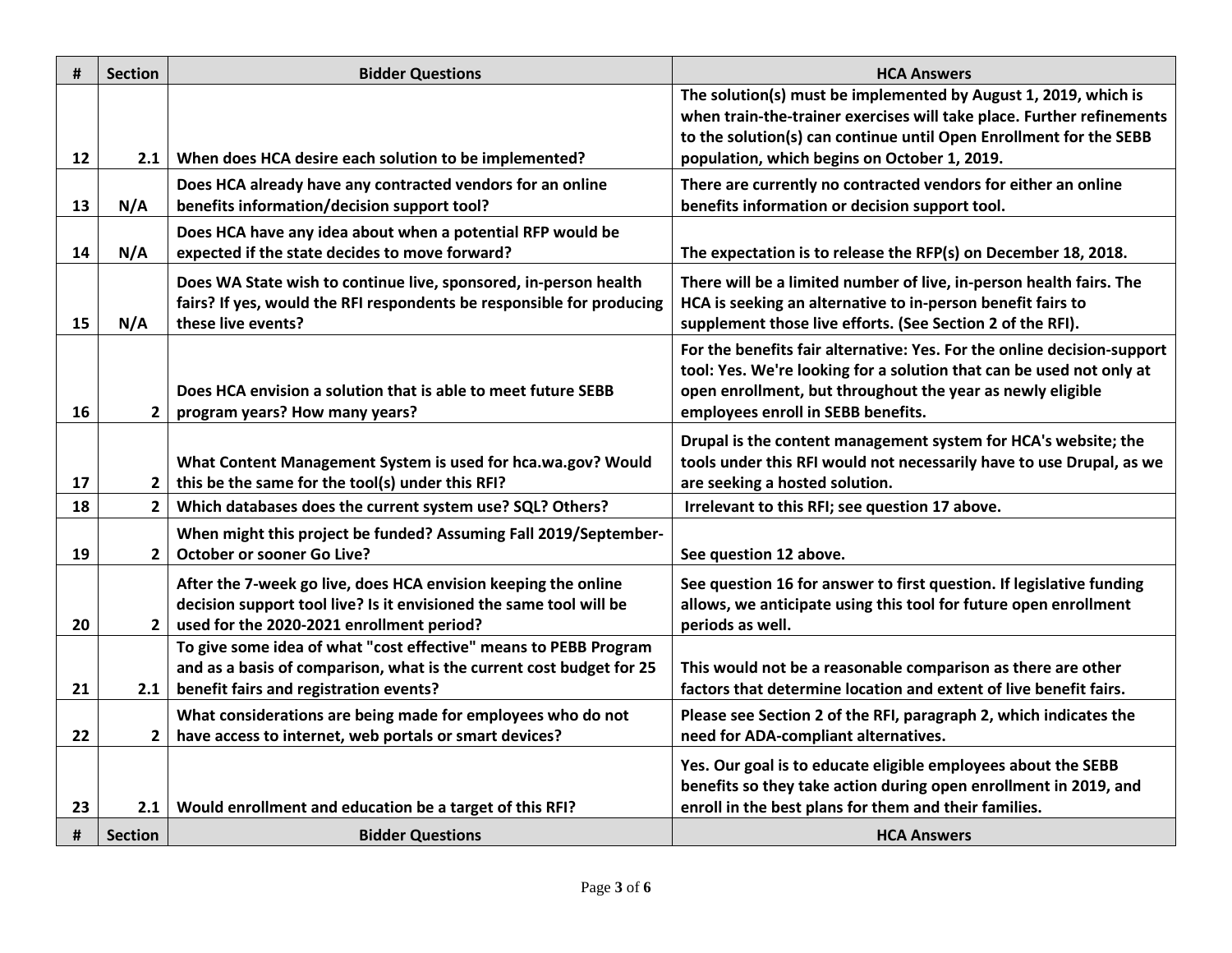| 24 | $\overline{2}$ | Do you anticipate plans being offered to be group plans only or are<br>individual plans to be offered to all or subset of the participants? | The HCA will offer only group plans (both fully insured and self-<br>insured) through the SEBB Program. |
|----|----------------|---------------------------------------------------------------------------------------------------------------------------------------------|---------------------------------------------------------------------------------------------------------|
|    |                |                                                                                                                                             | Medical plan premiums are determined by a 4-tier system                                                 |
|    |                |                                                                                                                                             | (subscriber only, subscriber and spouse/partner, subscriber and                                         |
|    |                |                                                                                                                                             | child[ren], and subscriber and spouse/partner/child[ren]), and                                          |
|    |                |                                                                                                                                             | whether the subscriber attests that any enrolled family members                                         |
|    |                | If group plans only, please describe the types of rate structures (i.e.,                                                                    | use tobacco (additional \$25/account monthly surcharge) and if an                                       |
|    |                | age-banded rates, rates that vary by tobacco usage, family coverage                                                                         | enrolled spouse/partner has chosen not to enroll in employer-based                                      |
|    |                | tier/contract type rates, rates based on the amount of coverage                                                                             | group medical that is comparable to the PEBB Program's Uniform                                          |
|    |                |                                                                                                                                             |                                                                                                         |
|    |                | requested as in life insurance, etc.) expected to be supported by the                                                                       | Medical Plan (UMP) Classic (additional \$50 monthly surcharge).                                         |
| 25 | $\overline{2}$ | decision support solution.                                                                                                                  | There are no employee premiums for dental or vision coverage.                                           |
|    |                |                                                                                                                                             | We anticipate that optional life insurance premiums will be                                             |
|    |                |                                                                                                                                             | determined by 5-year age bands and the amount of life insurance                                         |
|    |                |                                                                                                                                             | chosen, and that optional accidental death and dismemberment                                            |
|    |                |                                                                                                                                             | (AD&D) insurance premiums will be determined by the amount of                                           |
|    |                |                                                                                                                                             | AD&D insurance chosen. We also anticipate that optional long-term                                       |
|    |                |                                                                                                                                             | disability insurance premiums will be determined by the                                                 |
|    |                |                                                                                                                                             | predisability earnings and the benefit waiting period chosen. We                                        |
|    |                |                                                                                                                                             | anticipate that the online decision-support tool will be able to                                        |
|    |                |                                                                                                                                             | calculate premiums for these coverages based on questions posed                                         |
|    |                | (Question 25 as it applies to additional benefits)                                                                                          | to, and information provided by, the subscriber.                                                        |
|    |                |                                                                                                                                             | HCA anticipates contracting with seven medical carriers, which will                                     |
|    |                |                                                                                                                                             | offer a total of up to 20 plans. Three UMP plans are offered                                            |
|    |                |                                                                                                                                             | worldwide; other UMP and fully insured medical plans have                                               |
|    |                |                                                                                                                                             | different service areas within Washington State. For dental, we                                         |
|    |                | Do you anticipate plans from a single major medical carrier for the                                                                         | anticipate offering three plans with two different carriers. For                                        |
|    |                | program, per district, or multiple health insurance carriers per                                                                            | vision, we anticipate offering three plans with three carriers. For life                                |
|    |                | district/state-wide? How many ancillary carriers do you anticipate                                                                          | insurance, accidental death & dismemberment insurance, and long-                                        |
| 26 | $\overline{2}$ | for each line of ancillary products?                                                                                                        | term disability insurance, we anticipate one carrier each.                                              |
|    |                |                                                                                                                                             |                                                                                                         |
|    |                |                                                                                                                                             |                                                                                                         |
|    |                |                                                                                                                                             |                                                                                                         |
|    |                |                                                                                                                                             |                                                                                                         |
|    |                | Do you anticipate plans to be offered under defined benefit or                                                                              |                                                                                                         |
| 27 | $\mathbf{2}$   | defined contribution funding models?                                                                                                        | The plans are offered under defined benefit funding models.                                             |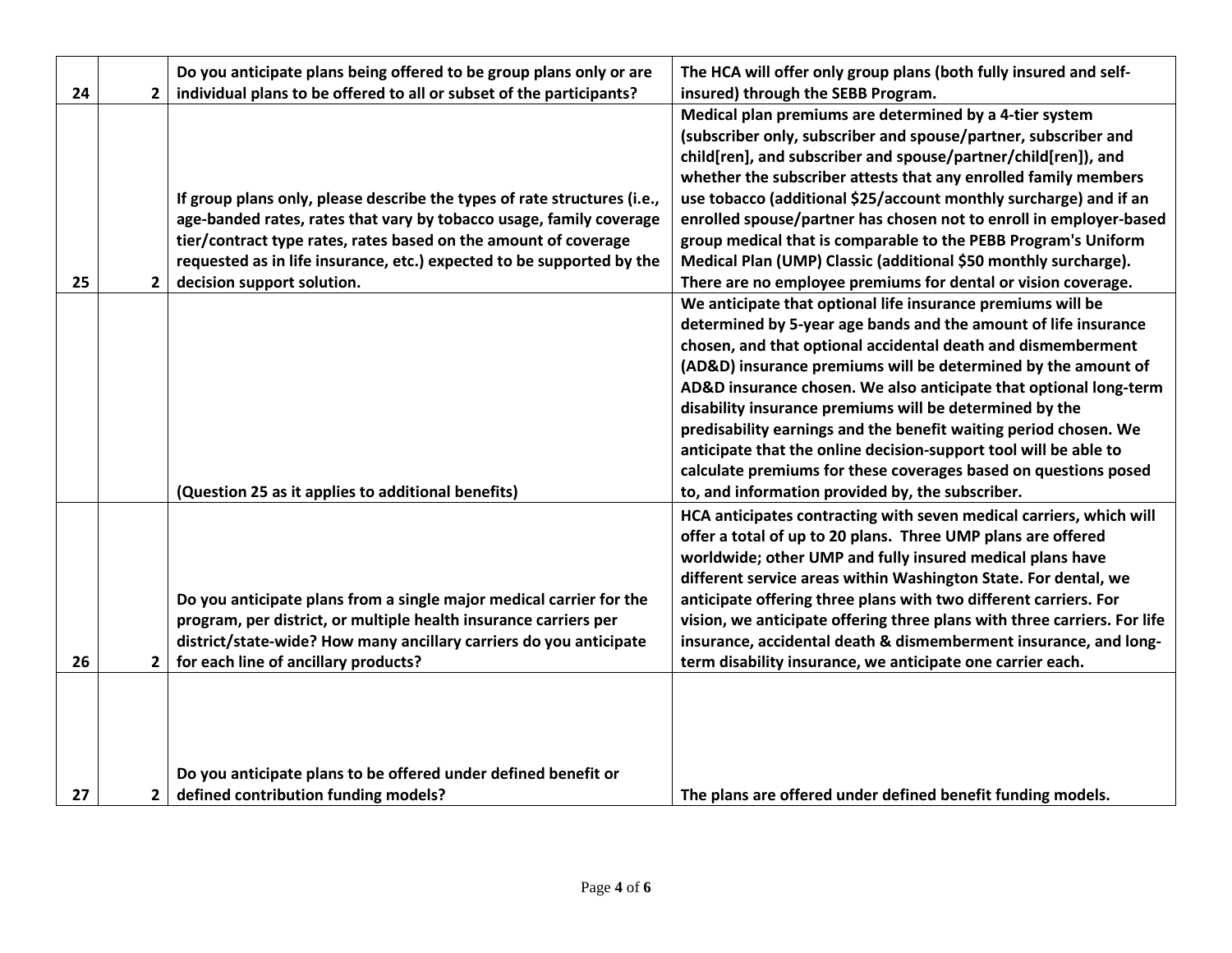| #  | <b>Section</b> | <b>Bidder Questions</b>                                                                                                                                                                                                            | <b>HCA Answers</b>                                                                                                                                                                                                                                                              |
|----|----------------|------------------------------------------------------------------------------------------------------------------------------------------------------------------------------------------------------------------------------------|---------------------------------------------------------------------------------------------------------------------------------------------------------------------------------------------------------------------------------------------------------------------------------|
| 28 | $\overline{2}$ | Do you anticipate qualified live events (QLEs) and special enrollment<br>periods (SEPs) to be administered by the platform or is that<br>functionality available in your "My Account" tool/enrollment<br>system?                   | We anticipate that events that qualify for a special open enrollment<br>(such as a marriage or birth) and allow for a midyear enrollment will<br>be available through SEBB My Account. Online plan enrollment is<br>not within the scope of the products described in this RFI. |
| 29 | $\overline{2}$ | What sort of content support would HCA provide to the vendor,<br>specifically with respect to content expertise for education content<br>and on the decision support logic in the decision support tool?                           | The HCA would provide appropriate staff and approved materials<br>for development of the content used for the decision support tool.                                                                                                                                            |
| 30 | $2^{\circ}$    | Do any or all of the tools and media/content need to be:<br>Localized, and if so, in what languages?<br>Localizable, and if so what portions of the overall solution (decision<br>support tool, media, written content)?           | The tools need to be provided in English only, but if your<br>organization offers other languages, please include them in your RFI<br>response.                                                                                                                                 |
| 31 | $\overline{2}$ | What are the requirements for hosting environment? Specifically,<br>will HCA provide hosting, and if so, what are the platform and tools<br>requirements?                                                                          | The HCA will not host the online platforms for the services listed in<br>the RFI (see #1 under Section 2 of the RFI).                                                                                                                                                           |
| 32 | 4.6            | What data safety/security requirements are you anticipating?                                                                                                                                                                       | Please see Section 4.6 of the RFI, which provides the security and<br>privacy requirements.                                                                                                                                                                                     |
| 33 | $\overline{2}$ | Please describe what is meant by "integrate seamlessly with other<br>HCA technologies." Does this mean that the solution components<br>must exchange data with the existing My Account tool? Be hosted in<br>the same environment? | The solutions must be able to seamlessly link/incorporate a<br>transition to other HCA tools, such as SEBB My Account, health<br>carriers' multimedia tools for use in the hosted portal benefits fair<br>alternative, SEBB online materials, etc.                              |
| 34 | $\mathbf{2}$   | Please confirm that the vendor(s) will provide:<br><b>Platform tools</b><br>Content, including written content, media<br><b>User experience and scenarios</b><br>Hosting (and if so, over what period of time)                     | Yes for all. Hosting length is anticipated to be at least one year;<br>beyond one year is dependent upon legislative funding.                                                                                                                                                   |
| 35 | $\overline{2}$ | Are you open to decision support vendors partnering with content<br>providers?                                                                                                                                                     | Yes, as long as the content providers can meet the same<br>requirements and timelines noted in the RFI.                                                                                                                                                                         |
| 36 | $\mathbf{2}$   | Do you expect the vendor to provide static and/or multimedia<br>educational content?                                                                                                                                               | The HCA is interested in learning more about different options<br>available to help our members learn about their SEBB benefits<br>effectively.                                                                                                                                 |